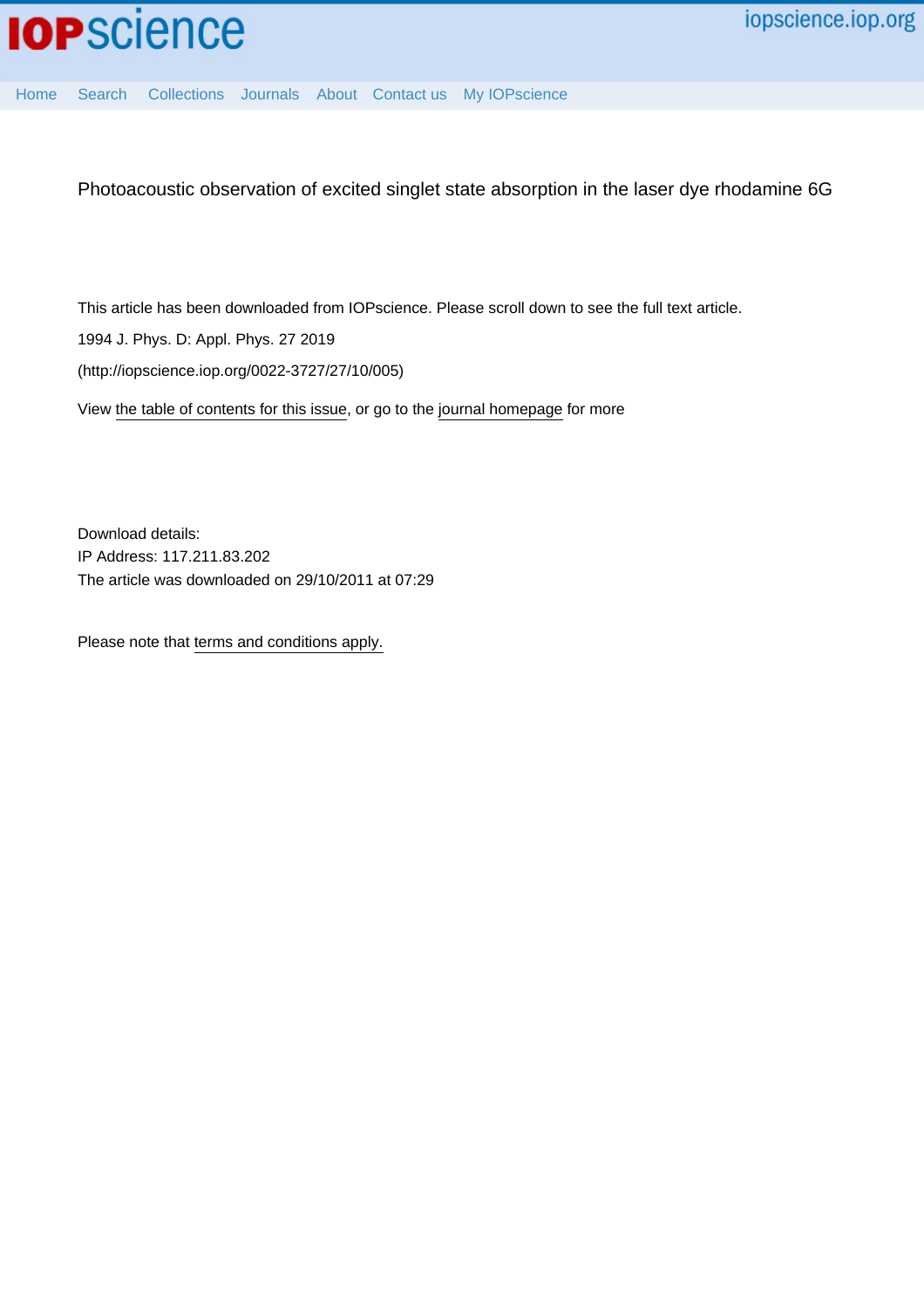# **Photoacoustic observation of excited singlet state absorption in the laser dye Rhodamine 6G**

# **P Sathy, Reji Philip, V P N Nampoori and C P G Vallabhan**

Laser Division, Department of Physics, Cochin University of Science & Technology, Cochin-682022, India

Received 27 January 1994, in final form 2 June 1994

Abstract.  $S_1 \rightarrow S_3$  excited singlet state absorption and two-photon absorption in Rhodamine **6G** at the pump wavelengths of 532 and **1064** nm respectively are investigated. The advantages of employing the pulsed photoacoustic technique for conveniently observing excited singlet state absorption are discussed. **It is** shown that, since photoacoustics and fluorescence are complementary phenomena, analysis using both techniques will yield a better understanding of optical processes in molecules like Rhodamine **6G.** 

# **1. Introduction**

Laser dyes, which form the active media of several kinds of dye lasers, are compounds having a strong absorption generally in the visible and uv **regions** of the spectrum, with fluorescence emission from the first excited singlet state at Stokes-shifted wavelengths. The different processes occurring in a typical dye molecule subsequent to optical absorption are shown in figure 1. The free-electron model proposed by Kuhn (1958) suggests broad delocalization of the  $\pi$  electrons over the molecular chain, leading *to* large optical nonlinearities in due molecules. This prediction has been verified by various reports testifying to the large values of the thirdorder nonlinear susceptibility,  $\chi^{(3)}$  in dye (Hermann 1974, Hermann and Ducuing 1974, Leupacher and Penzkofer 1985). An interesting consequence is that, in a typical dye laser system, several nonlinear effects including two-photon absorption **(PA)** can occur in the pumped region of the dye solution since the pump intensities are normally of the order of  $10^8$  W  $cm^{-2}$  or higher. Another possibility is that of excited singlet state absorption **(ESA)** from the lasing level (namely, the  $S_1$ state), which reduces the effective stimulated emission cross section of laser dyes significantly in some cases (Weder 1972, Sahar *et ai* 1976). An example **is** the laser dye Rhodamine *6G,* in which an **ESA** maximum at 440 nm and submaxima at 400, 530 and 565 nm have been identified (Sahar and Treves 1977, Falkenstein **et al** 1978, Magde **er** *al* 1981). Since laser dyes are usually pumped at **an** optical frequency corresponding to or greater than the  $S_0 \rightarrow S_1$  transition frequency, if TPA and/or ESA occur at the pump wavelength then the molecule will be raised to a higher excited singlet state,



Figure **1.** The different optical processes in a typical dye molecule.  $S_0 \rightarrow S_1$  excitation,  $S_1 \rightarrow S_2$  excited state absorption,  $\tilde{T}_1 \rightarrow \tilde{T}_2$  triplet absorption and  $S_1 \rightarrow S_0$  fluorescence emission are shown.  $k_{st}$  and  $\tau_t^{-1}$  are the rate constants for  $S_1 \rightarrow T_1$  intersystem crossing and  $T_1 \rightarrow S_0$ phosphorescence respectively.

 $S_n$   $(n > 1)$  in general.

The identification and study of TpA in various compounds **has** been mostly based on observation **of**  radiative transitions induced from **an** excited electronic state, usually at a shorter wavelength than the pump wavelength (called anti-Stokes fluorescence, or **ASF)**  (Omer and Topp 1975, Aristov and Shevandin 1978). In organic dyes **ASF** from higher excited singlets is extremely weak since these short-lived states primarily relax non-radiatively to the  $S_1$  state, prior to  $S_1 \rightarrow S_0$  fluorescence. The ESA, on the other hand, The ESA, on the other hand,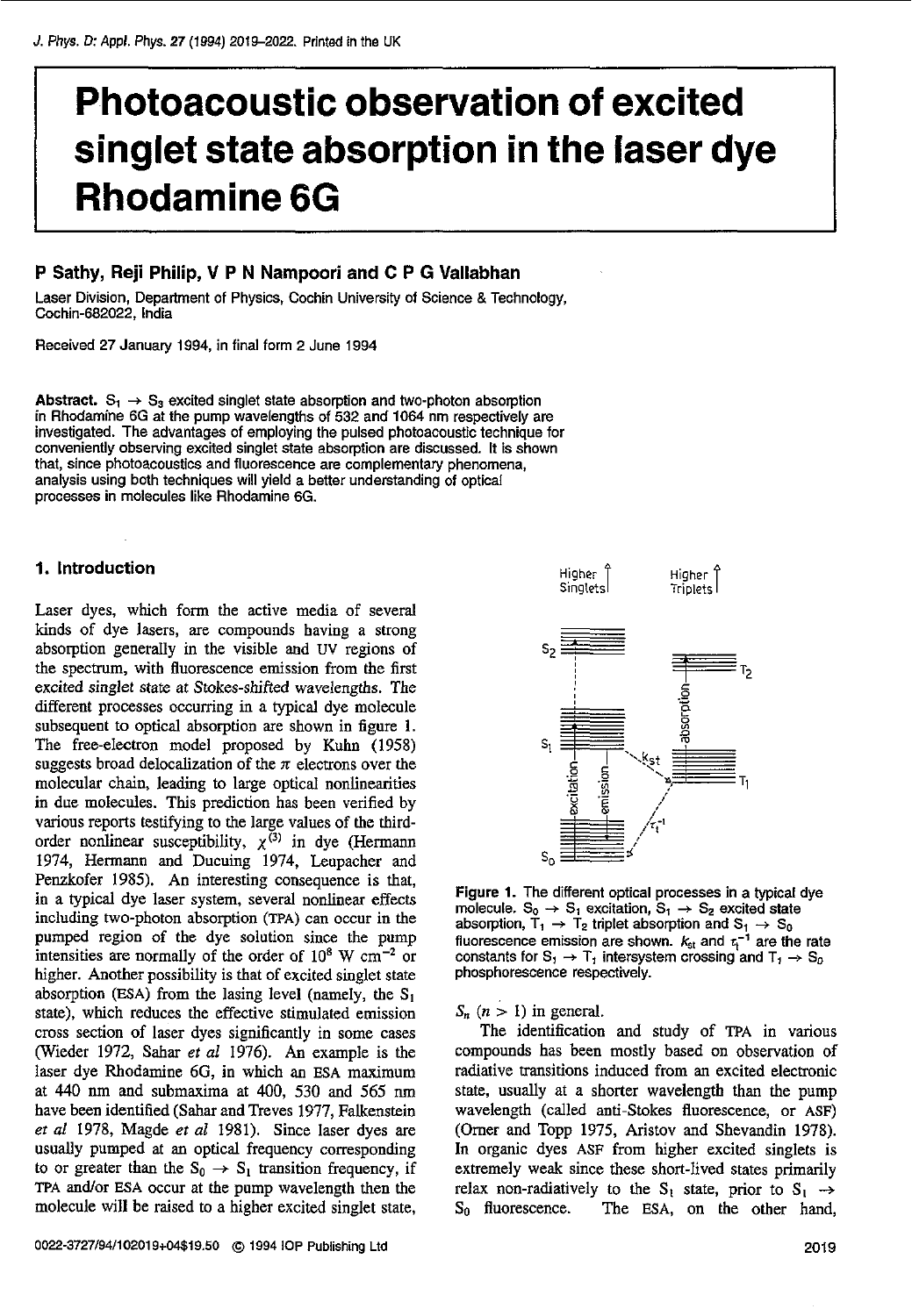## **P** Sathy et *a/*

is usually observed by resultant quenching of dye fluorescence since this is more sensitive than the **ASF**  technique. However, since the highly efficient nonradiative relaxations  $S_n \rightarrow S_1$  release a large amount of thermal energy into the medium, these phenomena should be detectable by photothermal techniques such as thermal lensing or photoacoustics. In **this** paper we show that relaxation from higher excited singlets following **TFA** or **ESA** in suitable organic media can be conveniently studied by monitoring the thermal effect due to non-radiative relaxation rather than **ASF** or fluorescence quenching. Pulsed photoacoustics is ideally suited for probing non-radiative relaxations since it is highly sensitive (Tam 1986) and the need for a probe laser beam can be obviated.

The pulsed photoacoustic **(PA)** signal generated in an absorbing liquid due to one-photon absorption **(OPA)** at frequency  $\nu$  is given by (Rosencwaig 1980)

$$
q(\nu) = A I(\nu) \eta(\nu) \tag{1}
$$

where  $I(\nu)$  is the absorbed energy in the laser pulse and  $q(\nu)$  is the quantum yield of the non-radiative transition. The constant *A* is a function of the cell geometry, acoustic transducer properties and ultrasonic attenuation of the solution.

If the laser intensity is sufficiently high, multi-photon and/or multi-step absorptions to various levels *m* can also occur, and the **PA** signal is then given by

$$
q(v) = \sum_{m=1}^{n} A[I(v)]^{m} \eta(v_{m})
$$
 (2)

where  $\eta(v_m)$  now represents the quantum efficiency for downward non-radiative transitions from an excited energy level. From equation **(2)** it is clear that, if **PA** signals are generated in a sample due to twophoton absorption or two-step excitation  $(m = 2)$ and subsequent non-radiative relaxation, then these signals will have a quadratic dependence on the pump energy. Hence, by monitoring the dependence of **PA**  signal amplitude on pump energy, one can identify the occurrence of such processes, if any, in the sample.

**In** this paper we report the observation of excited singlet state absorption in the laser dye Rhodamine **6G**  by a pulsed photoacoustic technique. Pump pulses are obtained from a frequency-doubled **NdYAG** laser at **532** nm, which is the typical pump wavelength for the Rhodamine 6G dye laser. Ethylene glycol is chosen as the solvent that is usually preferred in dye jets (often mixed with methanol or ethanol) **for** jitter-free operation.

## **2. Experimental**

The schematic experimental set-up is shown in figure *2(a).* Except for minor variations, the design **of**  the **PA** cell that contains the sample is similar to that of the liquid **PA** cell described by Patel and Tam (1981). The **PA** cell is made of stainless steel with glass windows



Figure **2.** *(a)* Schematic experimental set-up: SHG, second-harmonic generator; F, dichroic filter: EM, laser energy meter; L, convex lens: **PA,** photoacoustic cell; and DSO, digital storage oscilloscope. *(b)* The photoacoustic cell and the transducer chamber: PZT, lead zirconate titanate disc; and T, Teflon ring.

for entry and exit of the laser beam. The acoustic transducer that detects the laser-induced **PA** signals is a lead zirconate titanate **(PZT)** disc of **4** mm thickness and **15** mm diameter, firmly mounted in a stainless steel chamber, which is screwed into the **PA** cell (figure *2(b)).*  The front diaphragm of the chamber of thickness **0.5** mm is finely polished. **A** lead disc followed by a copper disc forms the backing of the **PZT,** which is spring-loaded as shown. **In this** configuration sample contamination by the **PZT** is avoided while good acoustic impedance matching between the transducer and the dye solution is ensured. Spurious electrical pick-up is negligible, and signal ringing is reduced to a tolerable level.

The second-harmonic output beam (at 532 nm) from a Q-witched pulsed **NdYAG** laser (Quanta-Ray, DCR-11) is focused by a convex lens (focal length **5** cm) into the **PA** cell containing the sample. The lens position is adjusted so that the beam focus is at the cell centre. **A**  dichroic filter oriented at **45"** to the beam axis separates the fundamental frequency component (1064 **nm)** from the second harmonic. The laser pulse width (FWHM) **is** about 10 ns and the pulse repetition frequency **is 14** *Hz.* The pump pulse energy is monitored by a laser power/energy meter (Scientech 362) and the transducer output is observed on a digital storage oscilloscope. The averaged amplitude of the **first** pulse in the **PA** signal trace is monitored as a function of pump pulse energy, with dye concentration as the changing parameter.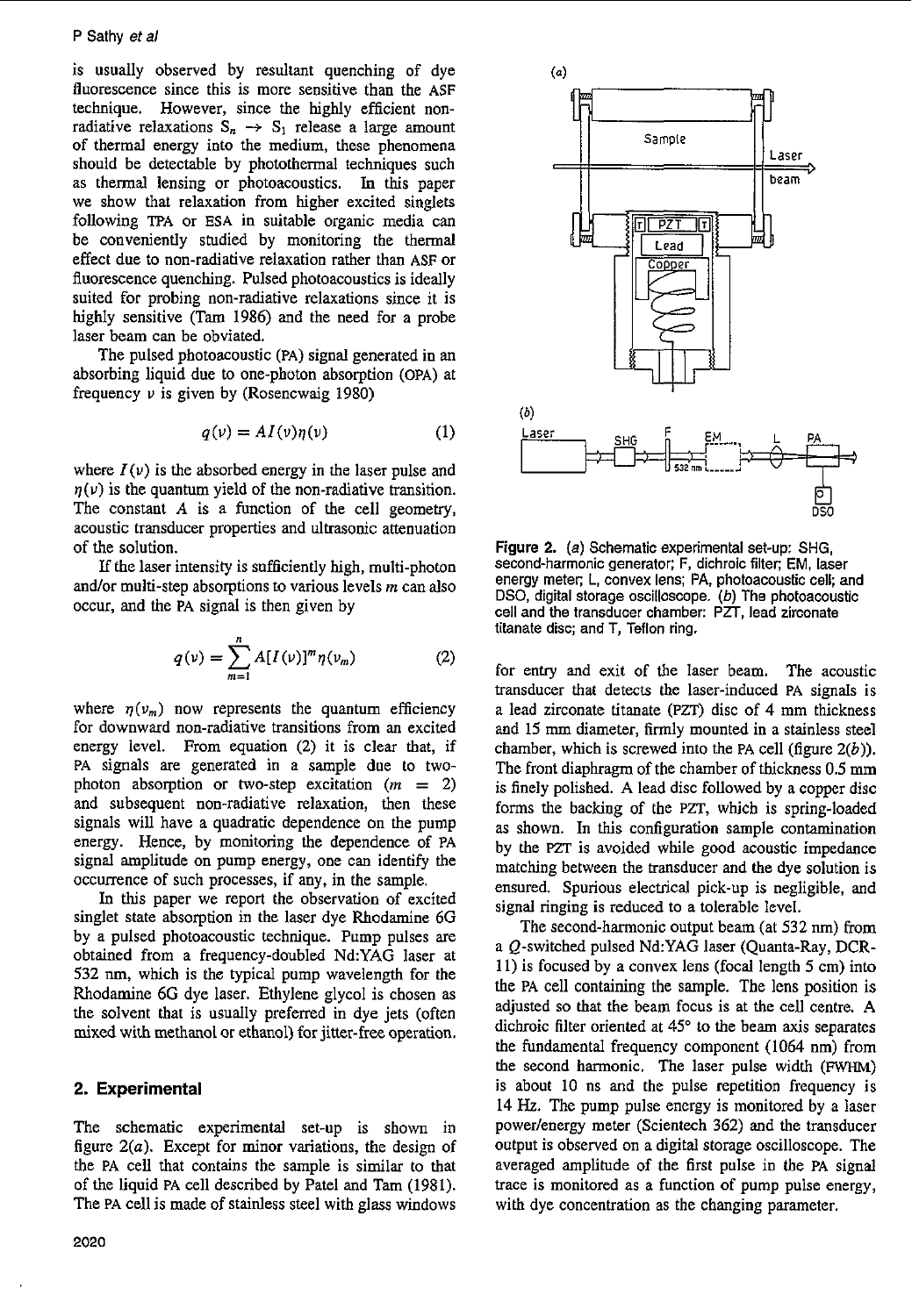

Figure **3.** Log-log plots of photoacoustic signal against  $\blacktriangle$ : **1.8** x 10<sup>-6</sup>,  $\blacklozenge$ : **1.1** x 10<sup>-5</sup>, +: 7.1 x 10<sup>-5</sup>,  $\odot$ :  $5.3 \times 10^{-4}$  mol  $1^{-1}$ .

## **3. Results and discussion**

One-photon absorption at **532** nm raises the Rhodamine 6G molecule to a vibronic level of the S<sub>1</sub> state (about 18 000 cm-I). Excitation to level **S3** (about **37** 000 cm-I) can take place by  $S_0 \rightarrow S_3$  two-photon absorption and  $S_1 \rightarrow S_3$  excited singlet state absorption. However, it **is** important to note that the **TPA** cross section at this wavelength will be typically much smaller than the **ESA** cross section in Rhodamine *6G* (Sahar and Treves 1977, Hermann and Ducuing 1972).  $S_1 \rightarrow S_0$ intemal conversion is negligible for Rhodamine *6G*  in the monomer form due to its high quantum yield and the comparatively large energy separation of about  $18000 \text{ cm}^{-1}$ . To a first approximation intersystem crossing to the triplet levels can also be mled out, since the pulse width *(t)* of the pump laser pulse is only about 10 ns in our case, such that  $t \ll 1/k_{st}$  where  $k_{st}$  is the  $S_1 \rightarrow T_1$  intersystem crossing rate, which is of the order of **106-107 s-l** in Rhodamine *6G* (Schafer **1977).** Thus, non-radiative relaxations in the dye are limited to the  $S_3 \rightarrow S_1$  transition and thermalization in the  $S_1$  and  $S_0$ states. The **PA** signals, having a quadratic dependence on pump energy, are generated due to the strong  $S_3 \rightarrow S_1$ non-radiative relaxation. On the other hand, molecules populating the various vibronic levels of  $S<sub>i</sub>$  due to OPA will rapidly thermalize in the  $S_1$  manifold (and later in **SI** after fluorescence), producing **PA** signals with a linear dependence on pump energy.

We have measured the **PA** signals produced from sample solutions of Rhodamine *6G* in ethylene glycol at different concentrations (ranging from  $10^{-3}$ –  $10^{-6}$  mol  $1^{-1}$ ) and various input laser energies  $(6-50 \text{ mJ})$ . The log-log plots of **PA** signal against laser energy are plotted for each sample (figure **3)** and the slopes of the plots are calculated. From equation **(2)** it is clear that this slope will be numerically equal to the value of *m.* The slope for the lowest concentration studied  $(1.8 \times 10^{-6} \text{ mol } l^{-1})$  is found to be 1.5. The slope steadily increases with concentration and reaches **2** at **7** x  $10^{-5}$  mol  $1^{-1}$ , above which the slope is found to decrease, reaching a value of 1.3 at  $7.1 \times 10^{-4}$  mol 1<sup>-1</sup>. Figure 4 shows the variation of the slope with concentration,



Figure **4.** The slope of the log-log plots as a function of sample concentration at 532 nm pumping.



Figure **5.** The slope of the log-log plots as a function **of**  sample concentration at **1064** nm pumping.



Figure **6.** The measured anti-Stokes fluorescence spectrum of Rhodamine **6G** at **1064** nm pumping.

This peculiar behaviour of the slope curve can be explained by comparing the cross sections for ground state absorption, excited state absorption and stimulated emission for Rhodamine *6G,* given in table **1** (Duarte and Hillman **1990).** Whereas the absorption and emission cross sections are nearly equal, the **ESA** cross section is smaller by an order of magnitude. Since the **TPA**  cross section will be much smaller, its effects **on**  the **PA** measurements can be neglected. In the case **of** low-concentration samples, population inversion is easily achieved along the beam path even at low pump